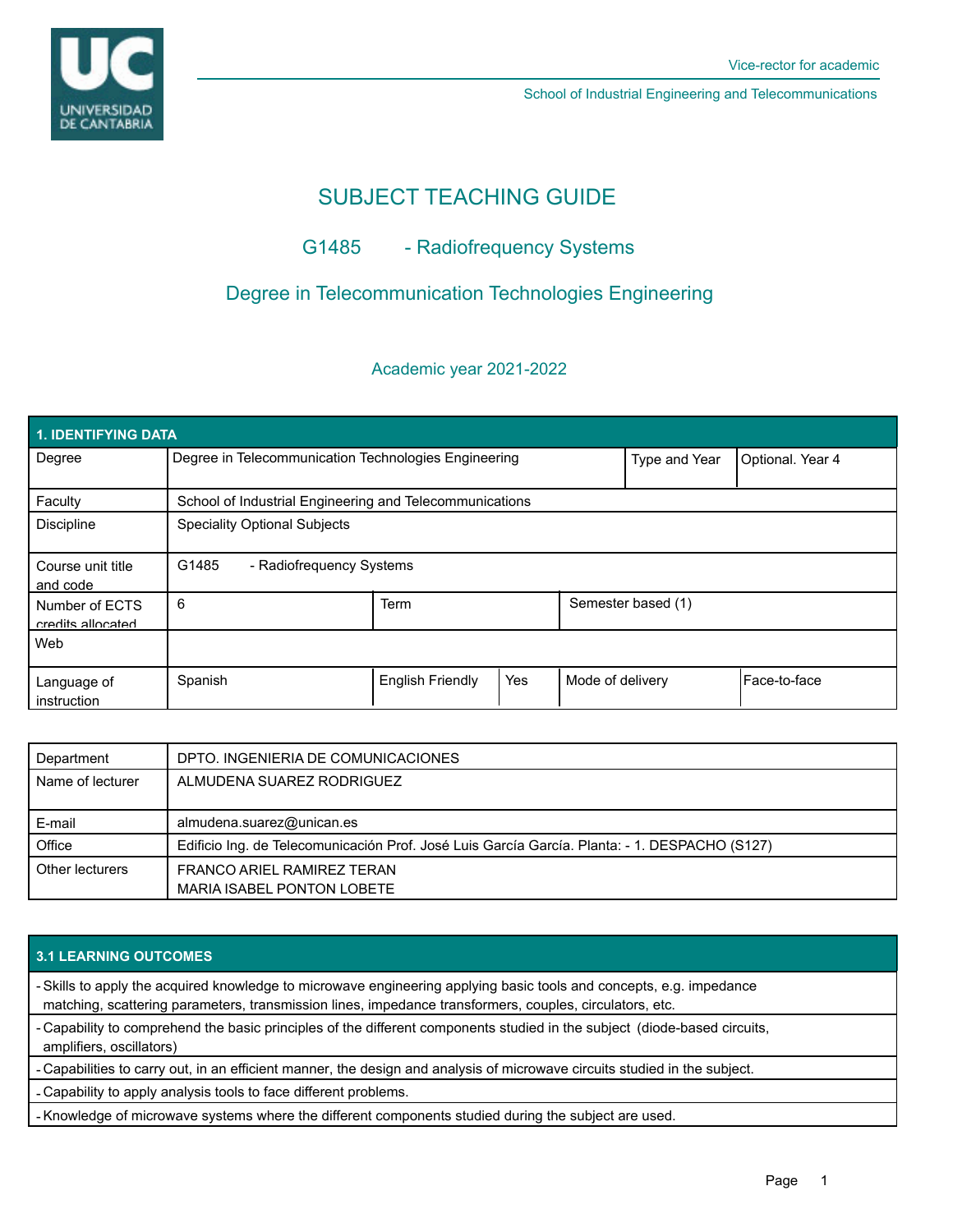

School of Industrial Engineering and Telecommunications

#### **4. OBJECTIVES**

To broaden and consolidate the acquired knowledge in the field of microwave engineering.

To facilitate an understanding of the operating principles of the components studied (diode-based circuits, amplifiers and oscillators),of the equivalent models and the characteristics of the used devices and different design parameters .

Provide the necessary mathematical concepts and essential information to the student for the analysis and design of the circuits discussed.

To provide general and basic tools and analysis and design criteria , so the student will be capable to face problems different to those considered in this course.

To provide students with a sound background that increases their knowledge about microwave communication systems in which the components studied are used.

| 6. COURSE ORGANIZATION |                                                        |  |  |  |
|------------------------|--------------------------------------------------------|--|--|--|
| <b>CONTENTS</b>        |                                                        |  |  |  |
| 11                     | Introduction                                           |  |  |  |
| 2                      | Microwave and RF diodes and transistors                |  |  |  |
| 3                      | Negative resistance amplifiers                         |  |  |  |
| 4                      | Small-signal amplifiers                                |  |  |  |
| 5                      | Microwave oscillators                                  |  |  |  |
| 6                      | Mixers                                                 |  |  |  |
| 7                      | Phase-locked loops                                     |  |  |  |
| 8                      | Analysis methods and techniques for nonlinear circuits |  |  |  |